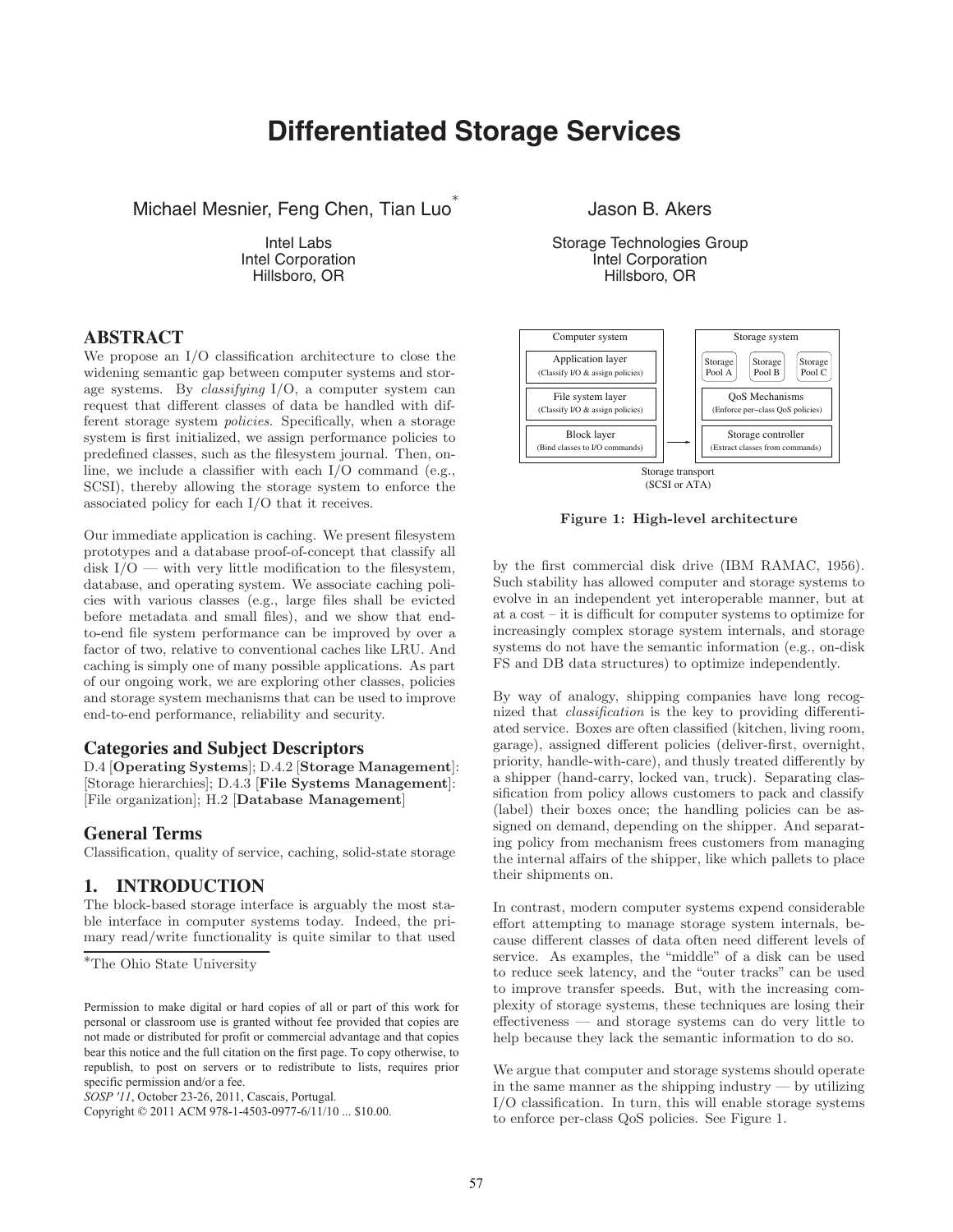Differentiated Storage Services is such a classification framework: I/O is classified in the computer system (e.g., filesystem journal, directory, small file, database log, index, ...), policies are associated with classes (e.g., an FS journal requires low-latency writes, and a database index requires lowlatency reads), and mechanisms in the storage system enforce policies (e.g., a cache provides low latency).

Our approach only slightly modifies the existing block interface, so eventual standardization and widespread adoption are practical. Specifically, we modify the OS block layer so that every I/O request carries a classifier. We copy this classifier into the I/O command (e.g., SCSI CDB), and we specify policies on classes through the management interface of the storage system. In this way, a storage system can provide block-level differentiated services (performance, reliability, or security) — and do so on a class-by-class basis. The storage system does not need any knowledge of computer system internals, nor does the computer system need knowledge of storage system internals.

Classifiers describe what the data is, and policies describe how the data is to be managed. Classifiers are handles that the computer system can use to assign policies and, in our SCSI-based prototypes, a classifier is just a number used to distinguish various filesystem classes, like metadata versus data. We also have user-definable classes that, for example, a database can use to classify I/O to specific database structures like an index. Defining the classes (the classification scheme) should be an infrequent operation that happens once for each filesystem or database of interest.

In contrast, we expect that policies will vary across storage systems, and that vendors will differentiate themselves through the policies they offer. As examples, storage system vendors may offer service levels (platinum, gold, silver, bronze), performance levels (bandwidth and latency targets), or relative priority levels (the approach we take in this paper). A computer system must map its classes to the appropriate set of policies, and I/O classification provides a convenient way to do this dynamically when a filesystem or database is created on a new storage system. Table 1 shows a hypothetical mapping of filesystem classes to available performance policies, for three different storage systems.

Beyond performance, there could be numerous other policies that one might associate with a given class, such as replication levels, encryption and integrity policies, perhaps even data retention policies (e.g., secure erase). Rather than attempt to send all of this policy information along with each I/O, we simply send a classifier. This will make efficient use of the limited space in an I/O command (e.g., SCSI has 5 bits that we use as a classifier). In the storage system the classifier can be associated with any number of policies.

We begin with a priority-based performance policy for cache management, specifically for non-volatile caches composed of solid-state drives (SSDs). That is, to each FS and DB class we assign a caching policy (a relative priority level). In practice, we assume that the filesystem or database vendor, perhaps in partnership with the storage system vendor, will provide a default priority assignment that a system administrator may choose to tune.

|            | Vendor A:      | Vendor B:     | Vendor C:  |
|------------|----------------|---------------|------------|
| FS Class   | Service levels | Perf. targets | Priorities |
| Metadata   | Platinum       | Low lat.      |            |
| Journal    | Gold           | Low lat.      |            |
| Small file | Silver         | Low lat.      |            |
| Large file | <b>Bronze</b>  | High BW       |            |

**Table 1: An example showing FS classes mapped to various performance policies. This paper focuses on priorities; lower numbers are higher priority.**

We present prototypes for Linux Ext3 and Windows NTFS, where I/O is classified as metadata, journal, directory, or file, and file I/O is further classified by the file size (e.g.,  $\leq$ 4KB  $\leq$ 16KB, ..., >1GB). We assign a caching priority to each class: metadata, journal, and directory blocks are highest priority, followed by regular file data. For the regular files, we give small files higher priority than large ones.

These priority assignments reflect our goal of reserving cache space for metadata and small files. To this end, we introduce two new block-level caching algorithms: selective allocation and selective eviction. Selective allocation uses the priority information when allocating I/O in a cache, and selective eviction uses this same information during eviction. The end-to-end performance improvements of selective caching are considerable. Relative to conventional LRU caching, we improve the performance of a file server by 1.8x, an e-mail server by 2x, and metadata-intensive FS utilities (e.g., find and fsck) by up to 6x. Furthermore, a TCO analysis by Intel IT Research shows that priority-based caching can reduce caching costs by up to 50%, as measured by the acquisition cost of hard drives and SSDs.

It is important to note that in both of our FS prototypes, we do not change which logical blocks are being accessed; we simply classify I/O requests. Our design philosophy is that the computer system continues to see a single logical volume and that the I/O into that volume be classified. In this sense, classes can be considered "hints" to the storage system. Storage systems that know how to interpret the hints can optimize accordingly, otherwise they can be ignored. This makes the solution backward compatible, and therefore suitable for legacy applications.

To further show the flexibility of our approach, we present a proof-of-concept classification scheme for PostgreSQL [33]. Database developers have long recognized the need for intelligent buffer management in the database [10] and in the operating system [45]; buffers are often classified by type (e.g., index vs. table) and access pattern (e.g., random vs. sequential). To share this knowledge with the storage system, we propose a POSIX file flag (O\_CLASSIFIED). When a file is opened with this flag, the OS extracts classification information from a user-provided data buffer that is sent with each I/O request and, in turn, binds the classifier to the outgoing I/O command. Using this interface, we can easily classify all DB I/O, with only minor modification to the DB and the OS. This same interface can be used by any application. Application-level classes will share the classification space with the filesystem — some of the classifier bits can be reserved for applications, and the rest for the filesystem.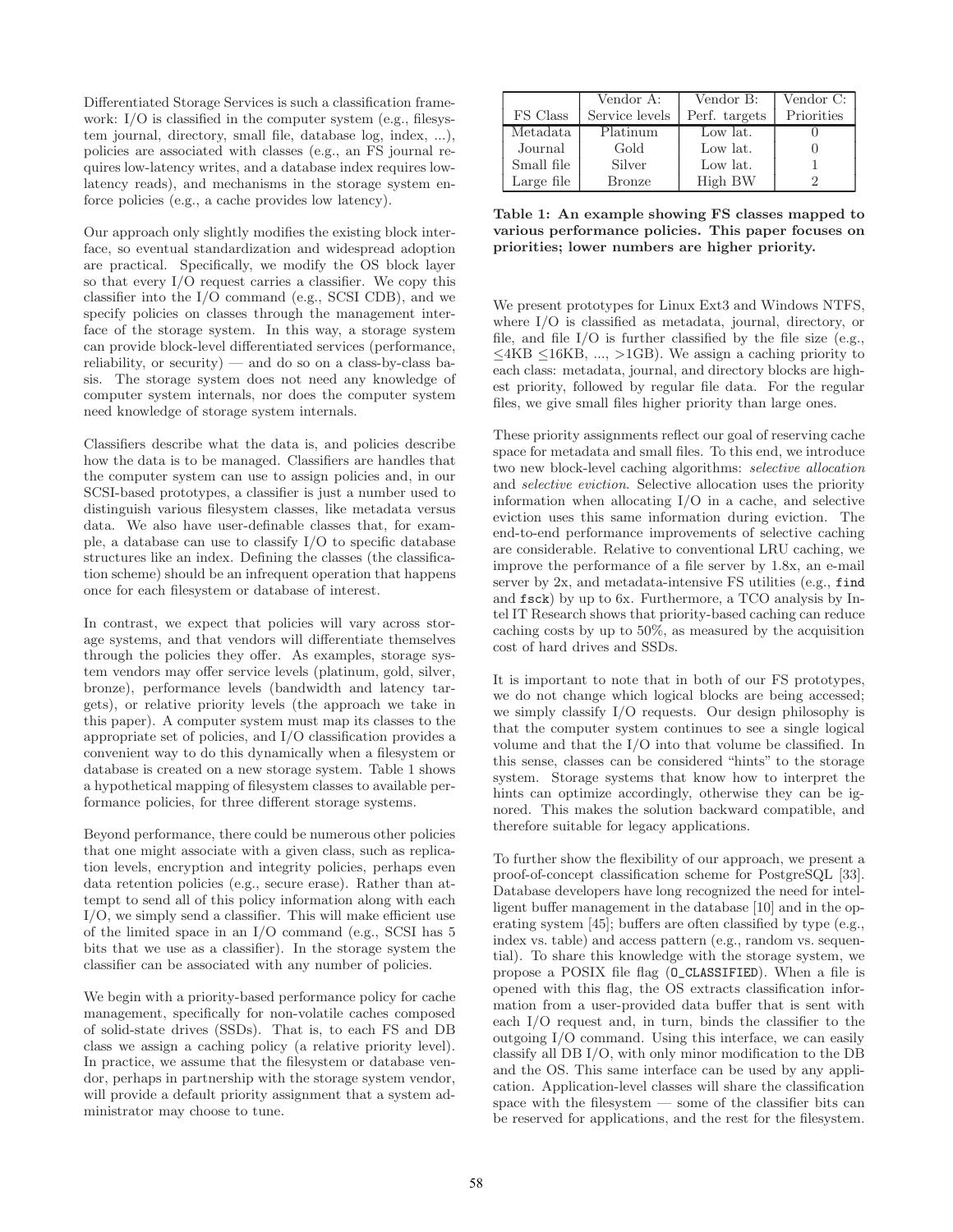This paper is organized as follows. Section 2 motivates the need for Differentiated Storage Services, highlighting the shortcomings of the block interface and building a case for block-level differentiation. Alternative designs, not based on I/O classification, are discussed. We present our design in Section 3, our FS prototypes and DB proof-of-concept in Section 4, and our evaluation in Section 5. Related work is presented in Section 6, and we conclude in Section 7.

# **2. BACKGROUND & MOTIVATION**

The contemporary challenge motivating Differentiated Storage Services is the integration of SSDs, as caches, into conventional disk-based storage systems. The fundamental limitation imposed by the block layer (lack of semantic information) is what makes effective integration so challenging. Specifically, the block layer abstracts computer systems from the details of the underlying storage system, and vice versa.

#### **2.1 Computer system challenges**

Computer system performance is often determined by the underlying storage system, so filesystems and databases must be smart in how they allocate on-disk data structures. As examples, the journal (or log) is often allocated in the middle of a disk drive to minimize the average seek distance [37], files are often created close to their parent directories, and file and directory data are allocated contiguously whenever possible. These are all attempts by a computer system to obtain some form differentiated service through intelligent block allocation.

Unfortunately, the increasing complexity of storage systems is making intelligent allocation difficult. Where is the "middle" of the disk, for example, when a filesystem is mounted atop a logical volume with multiple devices, or perhaps a hybrid disk drive composed of NAND and shingled magnetic recording? Or, how do storage system caches influence the latency of individual read/write operations, and how can computer systems reliably manage performance in the context of these caches? One could use models [27, 49, 52] to predict performance, but if the predicted performance is undesirable there is very little a computer system can do to change it.

In general, computer systems have come to expect only best-effort performance from their storage systems. In cases where performance must be guaranteed, dedicated and overprovisioned solutions are deployed.

#### **2.2 Storage system challenges**

Storage systems already offer differentiated service, but only at a coarse granularity (logical volumes). Through the management interface of the storage system, administrators can create logical volumes with the desired capacity, reliability, and performance characteristics — by appropriately configuring RAID and caching.

However, before an I/O enters the storage system, valuable semantic information is stripped away at the OS block layer, such as user, group, application, and process information. And, any information regarding on-disk structures is obfuscated. This means that all I/O receives the same treatment within the logical volume.

For a storage system to provide any meaningful optimization within a volume, it must have semantic computer system information. Without help from the computer system, this can be very difficult to get. Consider, for example, that a filename could influence how a file is cached [26], and what would be required for a storage system to simply determine the the name of a file associated with a particular I/O. Not only would the storage system need to understand the on-disk metadata structures of the filesystem, particularly the format of directories and their filenames, but it would have to track all I/O requests that modify these structures. This would be an extremely difficult and potentially fragile process. Expecting storage systems to retain sufficient and up-to-date knowledge of the on-disk structures for each of its attached computer systems may not be practical, or even possible, to realize in practice.

### **2.3 Attempted solutions & shortcomings**

Three schools of thought have emerged to better optimize the I/O between a computer and storage system. Some show that computer systems can obtain more knowledge of storage system internals and use this information to guide block allocation [11, 38]. In some cases, this means managing different storage volumes [36], often foregoing storage system services like RAID and caching. Others show that storage systems can discover more about on-disk data structures and optimize I/O accesses to these structures [9, 41, 42, 43]. Still others show that the I/O interface can evolve and become more expressive; object-based storage and type-safe disks fall into this category [28, 40, 58].

Unfortunately, none of these approaches has gained significant traction in the industry. First, increasing storage system complexity is making it difficult for computer systems to reliably gather information about internal storage structure. Second, increasing computer system complexity (e.g., virtualization, new filesystems) is creating a moving target for semantically-aware storage systems that learn about ondisk data structures. And third, although a more expressive interface could address many of these issues, our industry has developed around a block-based interface, for better or for worse. In particular, filesystem and database vendors have a considerable amount of intellectual property in how blocks are managed and would prefer to keep this functionality in software, rather than offload to the storage system through a new interface.

When a new technology like solid-state storage emerges, computer system vendors prefer to innovate above the block level, and storage system vendors below. But, this tug-ofwar has no winner as far as applications are concerned, because considerable optimization is left on the table.

We believe that a new approach is needed. Rather than teach computer systems about storage system internals, or vice versa, we can have them agree on shared, block-level goals — and do so through the existing storage interfaces (SCSI and ATA). This will not introduce a disruptive change in the computer and storage systems ecosystem, thereby allowing computer system vendors to innovate above the block level, and storage system vendors below. To accomplish this, we require a means by which block-level goals can be communicated with each I/O request.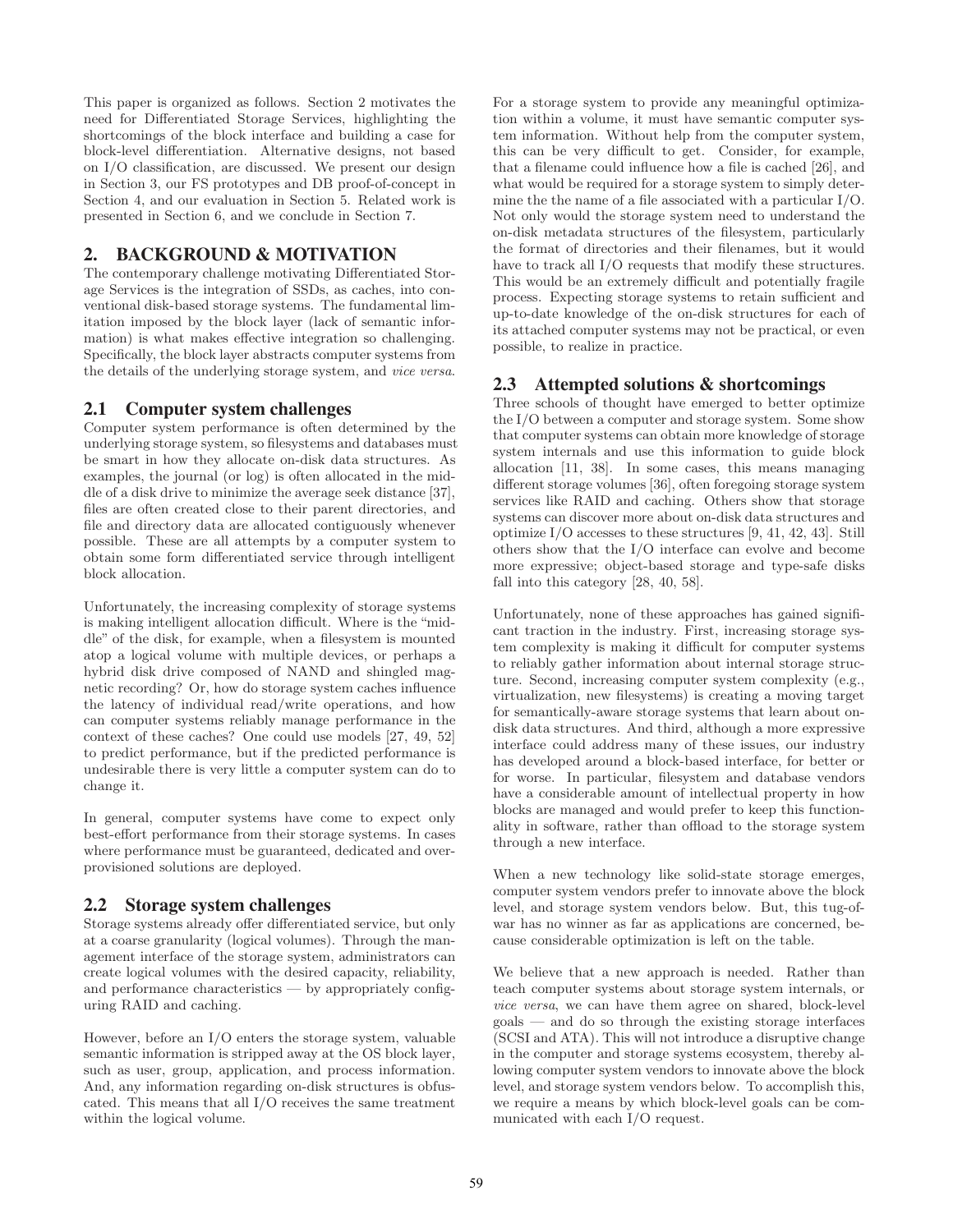# **3. DESIGN**

Differentiated Storage Services closes the semantic gap between computer and storage systems, but does so in a way that is practical in an industry built around blocks. The problem is not the block interface, per se, but a lack of information as to how disk blocks are being used.

We must careful, though, to not give a storage system too much information, as this could break interoperability. So, we simply classify I/O requests and communicate block-level goals (policies) for each class. This allows storage systems to provide meaningful levels of differentiation, without requiring that detailed semantic information be shared.

### **3.1 Operating system requirements**

We associate a classifier with every block I/O request in the OS. In UNIX and Windows, we add a classification field to the OS data structure for block I/O (the Linux "BIO," and the Windows "IRP") and we copy this field into the actual I/O command (SCSI or ATA) before it is sent to the storage system. The expressiveness of this field is only limited by its size, and in Section 4 we present a SCSI prototype where a 5-bit SCSI field can classify I/O in up to 32 ways.

In addition to adding the classifier, we modify the OS I/O scheduler, which is responsible for coalescing contiguous I/O requests, so that requests with different classifiers are never coalesced. Otherwise, classification information would be lost when two contiguous requests with different classifiers are combined. This does reduce a scheduler's ability to coalesce I/O, but the benefits gained from providing differentiated service to the uncoalesced requests justify the cost, and we quantify these benefits in Section 5.

The OS changes needed to enable filesystem I/O classification are minor. In Linux, we have a small kernel patch. In Windows, we use closed-source filter drivers to provide the same functionality. Section 4 details these changes.

### **3.2 Filesystem requirements**

First, a filesystem must have a classification scheme for its I/O, and this is to be designed by a developer that has a good understanding of the on-disk FS data structures and their performance requirements. Classes should represent blocks with similar goals (e.g., journal blocks, directory blocks, or file blocks); each class has a unique ID. In Section 4, we present our prototype classification schemes for Linux Ext3 and Windows NTFS.

Then, the filesystem developer assigns a policy to each class; refer back to the hypothetical examples given in Table 1. How this policy information is communicated to the storage system can be vendor specific, such as through an administrative GUI, or even standardized. The Storage Management Initiative Specification (SMI-S) is one possible avenue for this type of standardization [3]. As a reference policy, also presented in Section 4, we use a priority-based performance policy for storage system cache management.

Once mounted, the filesystem classifies I/O as per the classification scheme. And blocks may be reclassified over time. Indeed, block reuse in the filesystem (e.g., file deletion or defragmentation) may result in frequent reclassification.

#### **3.3 Storage system requirements**

Upon receipt of a classified I/O, the storage system must extract the classifier, lookup the policy associated with the class, and enforce the policy using any of its internal mechanisms; legacy systems without differentiated service can ignore the classifier. The mechanisms used to enforce a policy are completely vendor specific, and in Section 4 we present our prototype mechanism (priority-based caching) that enforces the FS-specified performance priorities.

Because each I/O carries a classifier, the storage system does not need to record the class of each block. Once allocated from a particular storage pool, the storage system is free to discard the classification information. So, in this respect, Differentiated Storage Services is a stateless protocol. However, if the storage system wishes to later move blocks across storage pools, or otherwise change their QoS, it must do so in an informed manner. This must be considered, for example, during de-duplication. Blocks from the same allocation pool (hence, same QoS) can be de-duplicated. Blocks from different pools cannot.

If the classification of a block changes due to block re-use in the filesystem, the storage system must reflect that change internally. In some cases, this may mean moving one or more blocks across storage pools. In the case of our cache prototype, a classification change can result in cache allocation, or the eviction of previously cached blocks.

### **3.4 Application requirements**

Applications can also benefit from I/O classification; two good examples are databases and virtual machines. To allow for this, we propose a new file flag  $O\_CLASSIFIED.$  When a file is opened with this flag, we overload the POSIX scatter/gather operations (readv and writev) to include one extra list element. This extra element points to a 1-byte user buffer that contains the classification ID of the I/O request. Applications not using scatter/gather I/O can easily convert each I/O to a 2-element scatter/gather list. Applications already issuing scatter/gather need only create the additional element.

Next, we modify the OS virtual file system (VFS) in order to extract this classifier from each readv() and writev() request. Within the VFS, we know to inspect the file flags when processing each scatter/gather operation. If a file handle has the O\_CLASSIFIED flag set, we extract the I/O classifier and reduce the scatter/gather list by one element. The classifier is then bound to the kernel-level I/O request, as described in Section 3.1. Currently, our user-level classifiers override the FS classifiers. If a user-level class is specified on a file I/O, the filesystem classifiers will be ignored.

Without further modification to POSIX, we can now explore various ways of differentiating user-level I/O. In general, any application with complex, yet structured, block relationships [29] may benefit from user-level classification. In this paper, we begin with the database and, in Section 4, present a proof-of-concept classification scheme for PostgreSQL [33]. By simply classifying database I/O requests (e.g., user tables versus indexes), we provide a simple way for storage systems to optimize access to on-disk database structures.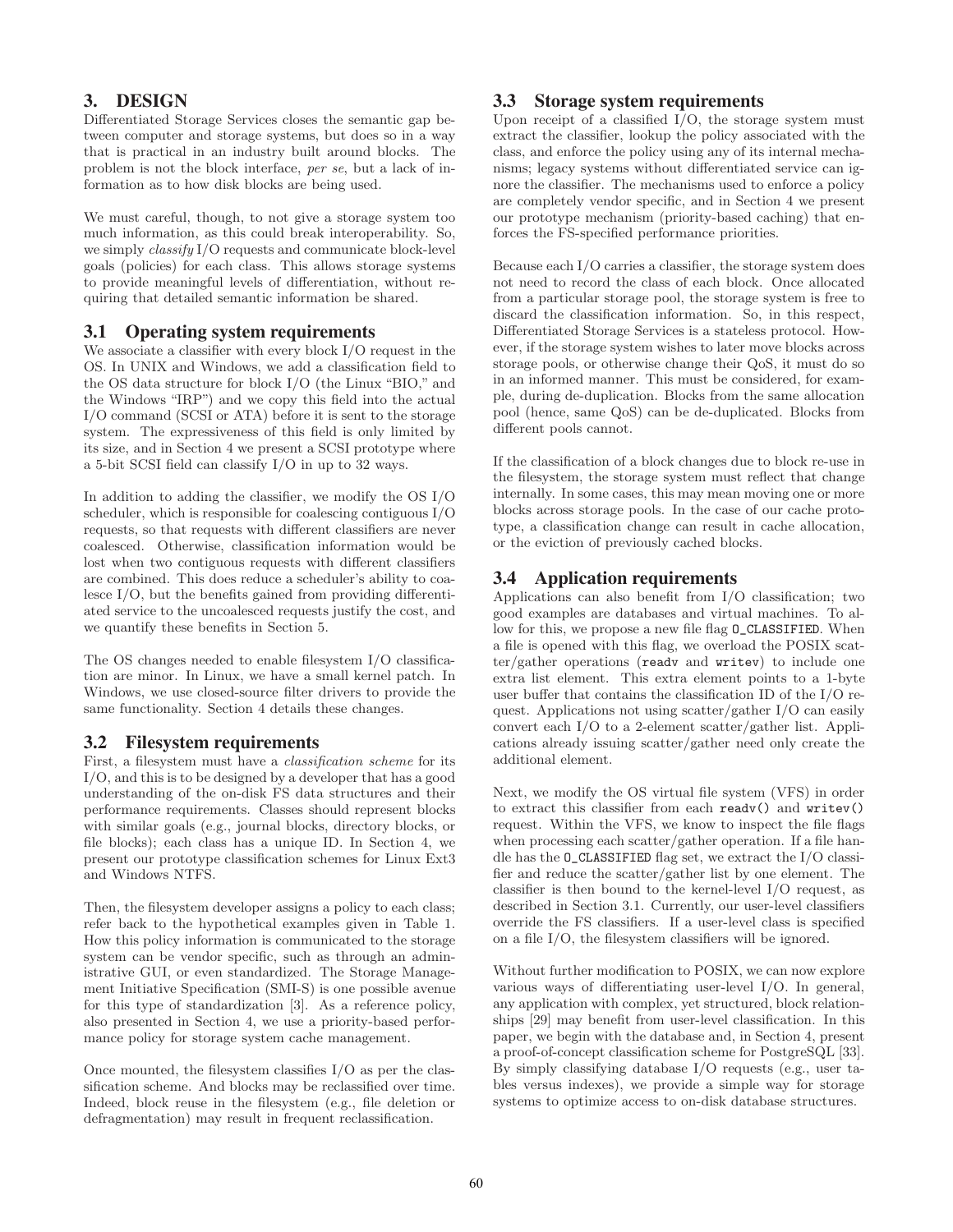# **4. IMPLEMENTATION**

We present our implementations of Differentiated Storage Services, including two filesystem prototypes (Linux Ext3 and Windows NTFS), one database proof-of-concept (Linux PostgreSQL), and two storage system prototypes (SW RAID and iSCSI). Our storage systems implement a priority-based performance policy, so we map each class to a priority level (refer back to Table 1 for other possibilities). For the FS, the priorities reflect our goal to reduce small random access in the storage system, by giving small files and metadata higher priority than large files. For the DB, we simply demonstrate the flexibility of our approach by assigning caching policies to common data structures (indexes, tables, and logs).

# **4.1 OS changes needed for FS classification**

The OS must provide in-kernel filesystems with an interface for classifying each of their I/O requests. In Linux, we do this by adding a new classification field to the FS-visible kernel data structure for disk I/O (struct buffer\_head). This code fragment illustrates how Ext3 can use this interface to classify the OS disk buffers into which an inode (class 5 in this example) will be read:

```
bh->b_class = 5; /* classify inode buffer */
submit_bh(READ, bh); /* submit read request */
```
Once the disk buffers associated with an I/O are classified, the OS block layer has the information needed to classify the block I/O request used to read/write the buffers. Specifically, it is in the implementation of submit\_bh that the generic block I/O request (the BIO) is generated, so it is here that we copy in the FS classifier:

```
int submit_bh(int rw, struct buffer_head * bh) {
    ...
   bio->bi_class = bh->b_class /* copy in class */
   submit_bio(rw, bio); /* issue read */
    ...
   return ret;
}
```
Finally, we copy the classifier once again from the BIO into the 5-bit, vendor-specific Group Number field in byte 6 of the SCSI CDB. This one-line change is all that is need to enable classification at the SCSI layer:

### SCpnt->cmnd[6] = SCpnt->request->bio->bi\_class;

These 5 bits are included with each WRITE and READ command, and we can fill this field in up to 32 different ways  $(2^5)$ . An additional 3 reserved bits could also be used to classify data, allowing for up to 256 classifiers  $(2^8)$ , and there are ways to grow even beyond this if necessary (e.g., other reserved bits, or extended SCSI commands).

In general, adding I/O classification to an existing OS is a matter of tracking an I/O as it proceeds from the filesystem, through the block layer, and down to the device drivers. Whenever I/O requests are copied from one representation to another (e.g., from a buffer head to a BIO, or from a BIO to a SCSI command), we must remember to copy the classifier. Beyond this, the only other minor change is to the I/O scheduler which, as previously mentioned, must be modified so that it only coalesces requests that carry the same classifier.

| Block layer   |                | Change made                |
|---------------|----------------|----------------------------|
| bio.h         |                | Add classifier             |
| blkdev.h      |                | Add classifier             |
| buffer_head.h | 13             | Add classifier             |
| bio.c         | $\overline{2}$ | Copy classifier            |
| buffer.c      | 26             | Copy classifier            |
| mpage.c       | 23             | Copy classifier            |
| bounce.c      |                | Copy classifier            |
| blk-merge.c   | 28             | Merge $I/O$ of same class  |
| direct-io.c   | 60             | Classify file sizes        |
| sd.c          |                | Insert classifier into CDB |

**Table 2: Linux 2.6.34 files modified for I/O classification. Modified lines of code (LOC) shown.**

Overall, adding classification to the Linux block layer requires that we modify 10 files (156 lines of code), which results in a small kernel patch. Table 2 summarize the changes. In Windows, the changes are confined to closed-source filter drivers. No kernel code needs to be modified because, unlike Linux, Windows provides a stackable filter driver architecture for intercepting and modifying I/O requests.

# **4.2 Filesystem prototypes**

A filesystem developer must devise a classification scheme and assign storage policies to each class. The goals of the filesystem (performance, reliability, or security) will influence how I/O is classified and policies are assigned.

# *4.2.1 Reference classification scheme*

The classification schemes for the Linux Ext3 and Windows NTFS are similar, so we only present Ext3. Any number of schemes could have been chosen, and we begin with one well-suited to minimizing random disk access in the storage system. The classes include metadata blocks, directory blocks, journal blocks, and regular file blocks. File blocks are further classified by the file size ( $\leq$ 4KB,  $\leq$ 16KB,  $\leq$ 64KB,  $\leq$ 256KB, ...,  $\leq$ 1GB,  $>$ 1GB) — 11 file size classes in total.

The goal of our classification scheme is to provide the storage system with a way of prioritizing which blocks get cached and the eviction order of cached blocks. Considering the fact that metadata and small files can be responsible for the majority of the disk seeks, we classify  $I/O$  in such a way that we can separate these random requests from large-file requests that are commonly accessed sequentially. Database I/O is an obvious exception and, in Section 4.3 we introduce a classification scheme better suited for the database.

Table 3 (first two columns) summarizes our classification scheme for Linux Ext3. Every disk block that is written or read falls into exactly one class. Class 0 (unclassified) occurs when I/O bypasses the Ext3 filesystem. In particular, all I/O created during filesystem creation (mkfs) is unclassified, as there is no mounted filesystem to classify the I/O. The next 5 classes (superblocks through indirect data blocks) represent filesystem metadata, as classified by Ext3 after it has been mounted. Note, the unclassified metadata blocks will be re-classified as one of these metadata types when they are first accessed by Ext3. Although we differentiate metadata classes 1 through 5, we could have combined them into one class. For example, it is not critical that we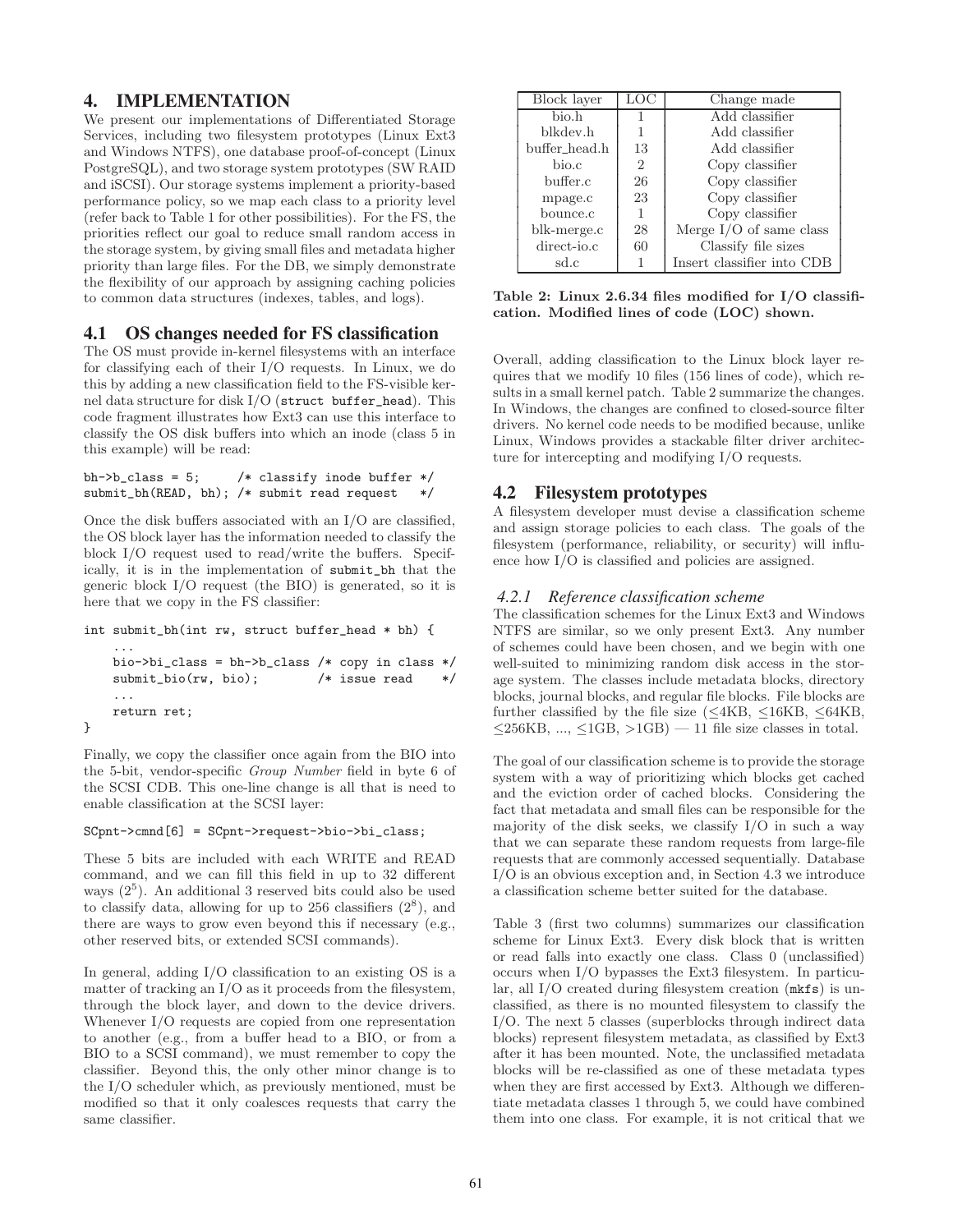| Ext <sub>3</sub> Class | Class ID | Priority |
|------------------------|----------|----------|
| Superblock             |          |          |
| Group Descriptor       | 2        |          |
| Bitmap                 | 3        |          |
| Inode                  |          |          |
| Indirect block         | 5        |          |
| Directory entry        | 6        |          |
| Journal entry          |          |          |
| File $\epsilon = 4KB$  |          |          |
| File $\epsilon = 16KB$ |          | 2        |
|                        |          |          |
| File > 1GB             | 18       | 11       |
| Unclassified           |          | 12       |

**Table 3: Reference classes and caching priorities for Ext3. Each class is assigned a unique SCSI Group Number and assigned a priority (0 is highest).**

| Ext3      |                | Change made                   |
|-----------|----------------|-------------------------------|
| balloc.c  | $\overline{2}$ | Classify block bitmaps        |
| dir.c     | $\overline{2}$ | Classify incodes tables       |
| ialloc.c  | $\mathfrak{D}$ | Classify in ode bitmaps       |
| inode.c   | 94             | Classify indirect blocks,     |
|           |                | inodes, dirs, and file sizes  |
| super.c   | 15             | Classify superblocks, journal |
|           |                | blocks, and group descriptors |
| commit.c  | 3              | Classify journal $I/O$        |
| journal.c | 6              | Classify journal $I/O$        |
| revoke.c  | 2              | Classify journal $I/O$        |

**Table 4: Ext3 changes for Linux 2.6.34.**

differentiate superblocks and block bitmaps, as these structures consume very little disk (and cache) space. Still, we do this for illustrative purposes and system debugging.

Continuing, class 6 represents directory blocks, class 7 journal blocks, and 8-18 are the file size classes. File size classes are only approximate. As a file is being created, the file size is changing while writes are being issued to the storage system; files can also be truncated. Subsequent I/O to a file will reclassify the blocks with the latest file size.

Approximate file sizes allow the storage system to differentiate small files from large files. For example, a storage system can cache all files 1MB or smaller, by caching all the file blocks with a classification up to 1MB. The first 1MB of files larger than 1MB may also fall into this category until they are later reclassified. This means that small files will fit entirely in cache, and large files may be partially cached with the remainder stored on disk.

We classify Ext3 using 18 of the 32 available classes from a 5-bit classifier. To implement this classification scheme, we modify 8 Ext3 files (126 lines of code). Table 4 summarizes our changes.

The remaining classes (19 through 31) could be used in other ways by the FS (e.g., text vs. binary, media file, bootable, read-mostly, or hot file), and we are exploring these as part of our future work. The remaining classes could also be used by user-level applications, like the database.

### *4.2.2 Reference policy assignment*

Our prototype storage systems implement 16 priorities; to each class we assign a priority (0 is the highest). Metadata, journal, and directory blocks are highest priority, followed by the regular file blocks. 4KB files are higher priority than 16KB files, and so on. Unclassified I/O, or the unused metadata created during file system creation, is assigned the lowest priority. For this mapping, we only require 13 priorities, so 3 of the priority levels (13-15) are unused. See Table 3.

This priority assignment is specifically tuned for a file server workload (e.g., SPECsfs), as we will show in Section 5, and reflects our bias to optimize the filesystem for small files and metadata. Should this goal change, the priorities could be set differently. Should the storage system offer policies other than priority levels (like those in Table 1), the FS classes would need to be mapped accordingly.

# **4.3 Database proof-of-concept**

In addition to the kernel-level I/O classification interface described in Section 4.1, we provide a POSIX interface for classifying user-level I/O. The interface builds on the scatter/gather functionality already present in POSIX.

Using this new interface, we classify all I/O from the PostgreSQL open source database [33]. As with FS classification, user-level classifiers are just numbers used to distinguish the various I/O classes, and it is the responsibility of the application (a DB in this case) to design a classification scheme and associate storage system policies with each class.

### *4.3.1 A POSIX interface for classifying DB I/O*

We add an additional scatter/gather element to the POSIX readv and writev system calls. This element points to a user buffer that contains a classifier for the given I/O. To use our interface, a file is opened with the flag O\_CLASSIFIED. When this flag is set, the OS will assume that all scatter/gather operations contain  $1 + n$  elements, where the first element points to a classifier buffer and the remaining  $n$  elements point to data buffers. The OS can then extract the classifier buffer, bind the classifier to the kernel-level I/O (as described in Section 4.1), reduce the number of scatter gather elements by one, and send the I/O request down to the filesystem. Table 5 summarizes the changes made to the VFS to implement user-level classification. As with kernellevel classification, this is a small kernel patch.

The following code fragment illustrates the concept for a simple program with a 2-element gathered-write operation:

```
unsigned char class = 23; /* a class ID */
int fd = open("foo", O_RDWR|O_CLASSIFIED);
struct iovec iov[2]; /* an sg list */
iov[0] .iov_base = & class; iv [0].iov_len = 1;iov[1].iov\_base = "Hello, world!";iov[1].iov_len = strlen("Hello, world!");
rc = \text{writev}(\text{fd}, \text{iov}, 2); /* 2 elements */
close(fd);
```
The filesystem will classify the file size as described in Section 4.2, but we immediately override this classification with the user-level classification, if it exists. Combining user-level and FS-level classifiers is an interesting area of future work.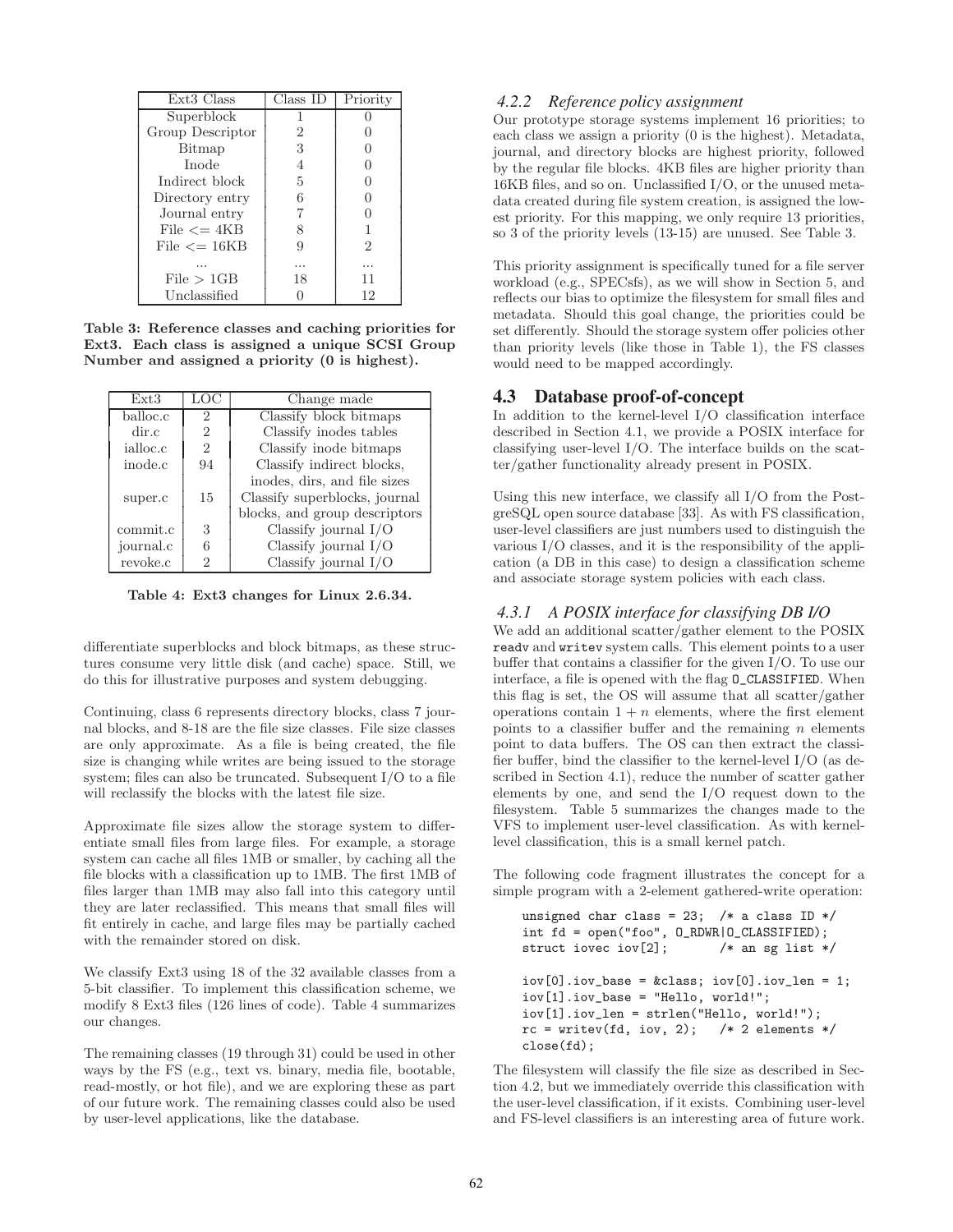| OS file                 |    | Change made                    |
|-------------------------|----|--------------------------------|
| filemap.c               | 50 | Extract class from sg list     |
| mm.h                    | 4  | Add classifier to readahead    |
| readahead.c             | 22 | Add classifier to readahead    |
| mpage.h                 |    | Add classifier to page read    |
| mpage.c                 | 5  | Add classifier to page read    |
| fs.h                    |    | Add classifier to FS page read |
| $ext{3}/\text{inode.c}$ | 2  | Add classifier to FS page read |

**Table 5: Linux changes for user-level classification.**

| DB class              | Class ID |
|-----------------------|----------|
| Unclassified          |          |
| Transaction Log       | 19       |
| System table          | 20       |
| Free space map        | 21       |
| Temporary table       | 22       |
| Random user table     | 23       |
| Sequential user table | 24       |
| Index file            | 25       |
| Reserved              | 26-31    |

**Table 6: A classification scheme PostgreSQL. Each class is assigned a unique number. This number is copied into the 5-bit SCSI Group Number field in the SCSI WRITE and READ commands.**

### *4.3.2 A DB classification scheme*

Our proof-of-concept PostgreSQL classification scheme includes the transaction log, system tables, free space maps, temporary tables, user tables, and indexes. And we further classify the user tables by their access pattern, which the PostgreSQL database already identifies, internally, as random or sequential. Passing this access pattern information to the storage system avoids the need for (laborious) sequential stream detection.

Table 6 summarizes our proof-of-concept DB classification scheme, and Table 7 shows the minor changes required of PostgreSQL. We include this database example to demonstrate the flexibility of our approach and the ability to easily classify user-level I/O. How to properly assign block-level caching priorities for the database is part of our current research, but we do share some early results in Section 5 to demonstrate the performance potential.

#### **4.4 Storage system prototypes**

With the introduction of solid-state storage, storage system caches have increased in popularity. Examples include LSI's CacheCade and Adaptec's MaxIQ. Each of these systems use solid-state storage as a persistent disk cache in front of a traditional disk-based RAID array.

We create similar storage system caches and apply the necessary modification to take advantage of I/O classification. In particular, we introduce two new caching algorithms: selective allocation and selective eviction. These algorithms inspect the relative priority of each I/O and, as such, provide a mechanism by which computer system performance policies can be enforced in a storage system. These caching algorithms build upon a baseline cache, such as LRU.

| DB file      |    | Change made                        |
|--------------|----|------------------------------------|
| rel h        | 6  | Pass classifier to storage manager |
| xlog.c       |    | Classify transaction log           |
| bufmgr.c     | 17 | Classify indexes, system tables,   |
|              |    | and regular tables                 |
| freelist.c   |    | Classify sequential vs. random     |
| smgr.c/mol.c | 21 | Assign SCSI groups numbers         |
| fd.c         | 20 | Add classifier to scatter/gather   |
|              |    | and classify temp. tables          |

**Table 7: PostgreSQL changes.**

#### *4.4.1 Our baseline storage system cache*

Our baseline cache uses a conventional write-back cache with LRU eviction. Recent research shows that solid-state LRU caching solutions are not cost-effective for enterprise workloads [31]. We confirm this result in our evaluation, but also build upon it by demonstrating that a conventional LRU algorithm can be cost-effective with Differentiated Storage Services. Algorithms beyond LRU [13, 25] may produce even better results.

A solid-state drive is used as the cache, and we divide the SSD into a configurable number of allocation units. We use 8 sectors (4KB, a common memory page size) as the allocation unit, and we initialize the cache by contiguously adding all of these allocation units to a free list. Initially, this free list contains every sector of the SSD.

For new write requests, we allocate cache entries from this free list. Once allocated, the entries are removed from the free list and added to a dirty list. We record the entries allocated to each I/O, by saving the mapping in a hash table keyed by the logical block number.

A syncer daemon monitors the size of the free list. When the free list drops below a low watermark, the syncer begins cleaning the dirty list. The dirty list is sorted in LRU order. As dirty entries are read or written, they are moved to the end of the dirty list. In this way, the syncer cleans the least recently used entries first. Dirty entries are read from the SSD and written back to the disk. As entries are cleaned, they are added back to the free list. The free list is also sorted in LRU order, so if clean entries are accessed while in the free list, they are moved to the end of the free list.

It is atop this baseline cache that we implement selective allocation and selective eviction.

#### *4.4.2 Conventional allocation*

Two heuristics are commonly used by current storage systems when deciding whether to allocate an I/O request in the cache. These relate to the size of the request and its access pattern (random or sequential). For example, a 256KB request in NTFS tells you that the file the I/O is directed to is at least 256KB in size, and multiple contiguous 256KB requests indicate that the file may be larger. It is the small random requests that benefit most from caching, so large requests or requests that appear to be part of a sequential stream will often bypass the cache, as such requests are just as efficiently served from disk. There are at least two fundamental problems with this approach.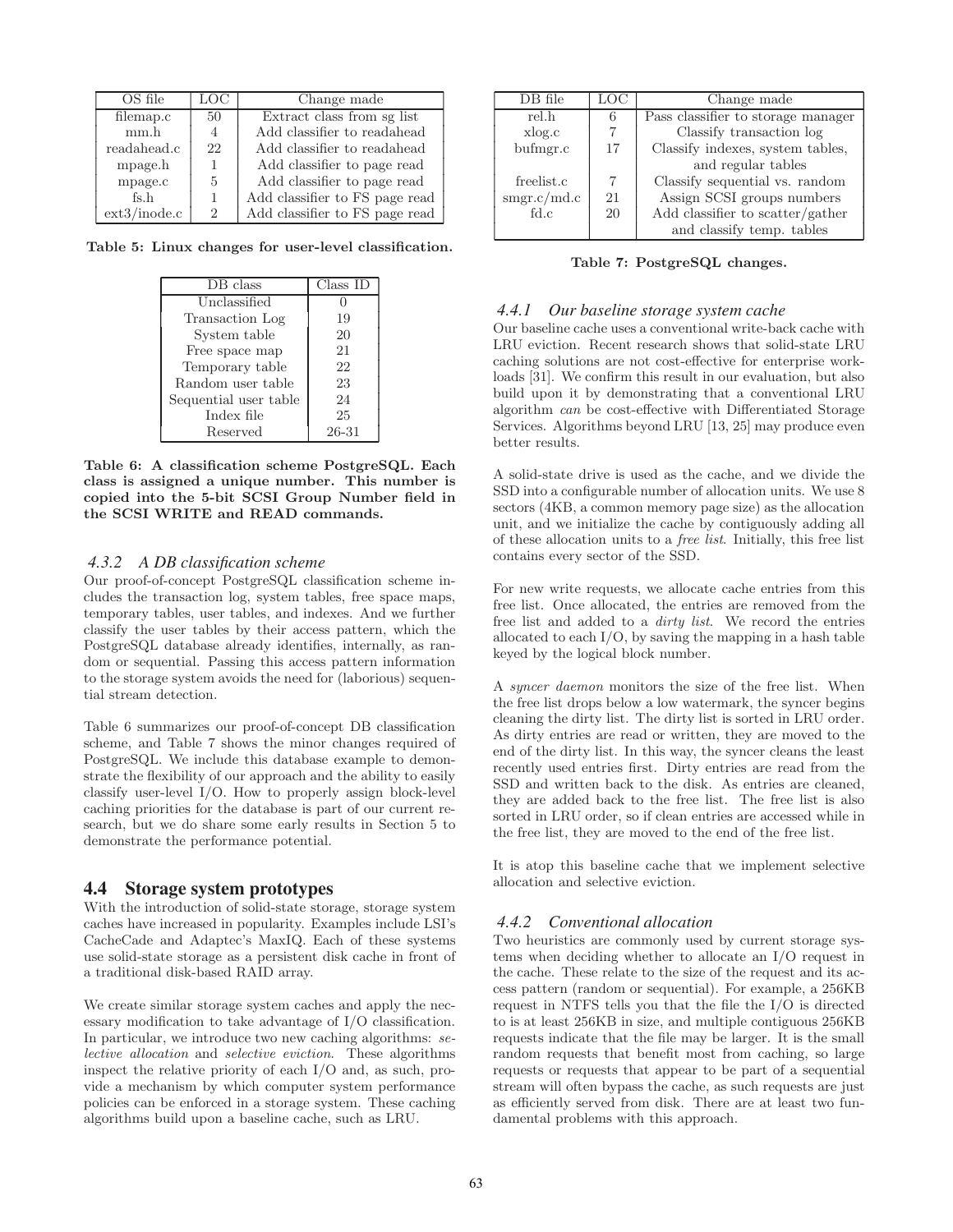First, the block-level request size is only partially correlated with file size. Small files can be accessed with large requests, and large files can be accessed with small requests. It all depends on the application request size and caching model (e.g., buffered or direct). A classic example of this is the NTFS Master File Table (MFT). This key metadata structure is a large, often sequentially written file. Though when read, the requests are often small and random. If a storage system were to bypass the cache when the MFT is being written, subsequent reads would be forced to go to disk. Fixing this problem would require that the MFT be distinguished from other large files and, without an I/O classification mechanism, this would not be easy.

The second problem is that operating systems have a maximum request size (e.g., 512KB). If one were to make a caching decision based on request size, one could not differentiate file sizes that were larger than this maximum request. This has not been a problem with small DRAM caches, but solid-state caches are considerably larger and can hold many files. So, knowing that a file is, say, 1MB as opposed to 1GB is useful when making a caching decision. For example, it can be better to cache more small files than fewer large ones, which is particularly the case for file servers that are seeklimited from small files and their metadata.

### *4.4.3 Selective allocation*

Because of the above problems, we do not make a cache allocation decision based on request size. Instead, for the FS prototypes, we differentiate metadata from regular files, and we further differentiate the regular files by size.

Metadata and small files are always cached. Large files are conditionally cached. Our current implementation checks to see if the syncer daemon is active (cleaning dirty entries), which indicates cache pressure, and we opt to not cache large files in this case (our configurable cut-off is 1MB or larger such blocks will bypass the cache). However, an idle syncer daemon indicates that there is space in the cache, so we choose to cache even the largest of files.

#### *4.4.4 Selective eviction*

Selective eviction is similar to selective allocation in its use of priority information. Rather than evict entries in strict LRU order, we evict the lowest priority entries first. This is accomplished by maintaining a dirty list for each I/O class. When the number of free cache entries reaches a low watermark, the syncer cleans the lowest priority dirty list first. When that list is exhausted, it selects the next lowest priority list, and so on, until a high watermark of free entries is reached and the syncer is put to sleep.

With selective eviction, we can completely fill the cache without the risk of priority inversion. For an FS, this allows the caching of larger files, but not at the expense of evicting smaller files. Large files will evict themselves under cache pressure, leaving the small files and metadata effectively pinned in the cache. High priority I/O will only be evicted after all lower priority data has been evicted. As we illustrate in our evaluation, small files and metadata rarely get evicted in our enterprise workloads, which contain realistic mixes of small and large file size [29].

#### *4.4.5 Linux implementation*

We implement a SW cache as RAID level 9 in the Linux RAID stack  $(MD)^{1}$ . The mapping to RAID is a natural one. RAID levels (e.g., 0, 1, 5) and the nested versions (e.g., 10, 50) simply define a static mapping from logical blocks within a volume to physical blocks on storage devices. RAID-0, for example, specifies that logical blocks will be allocated round-robin. A Differentiated Storage Services architecture, in comparison, provides a dynamic mapping. In our implementation, the classification scheme and associated policies provide a mapping to either the cache device or the storage device, though one might also consider a mapping to multiple cache levels or different storage pools.

Managing the cache as a RAID device allows us to build upon existing RAID management utilities. We use the Linux mdadm utility to create a cached volume. One simply specifies the storage device and the caching device (devices in /dev), both of which may be another RAID volume. For example, the cache device may be a mirrored pair of SSDs, and the storage device a RAID-50 array. Implementing Differentiated Storage Services in this manner makes for easy integration into existing storage management utilities.

Our SW cache is implemented in a kernel RAID module that is loaded when the cached volume is created; information regarding the classification scheme and priority assignment are passed to the module as runtime parameters. Because the module is part of the kernel, I/O requests are terminated in the block layer and never reach the SCSI layer. The I/O classifiers are, therefore, extracted directly from the block I/O requests (BIOs), not the 5-bit classification field in the SCSI request.

#### *4.4.6 iSCSI implementation*

Our second storage system prototype is based on iSCSI [12]. Unlike the RAID-9 prototype, iSCSI is OS-independent and can be accessed by both Linux and Windows. In both cases, the I/O classifier is copied into the SCSI request on the host. On the iSCSI target the I/O classifier is extracted from the request, the priority of the I/O class is determined, and a caching decision is made. The caching implementation is identical to the RAID-9 prototype.

# **5. EVALUATION**

We evaluate our filesystem prototypes using a file server workload (based on SPECsfs [44]), an e-mail server workload (modeled after the Swiss Internet Analysis [30]), a set of filesystem utilities (find, tar, and fsck), and a database workload (TPC-H [47]).

We present data from the Linux RAID-9 implementation for the filesystem workloads; NTFS results using our iSCSI prototype are similar. For Linux TPC-H, we use iSCSI.

# **5.1 Experimental setup**

All experiments are run on a single Linux machine. Our Linux system is a 2-way quad-core Xeon server system (8 cores) with 8GB of RAM. We run Fedora 13 with a 2.6.34 kernel modified as described in Section 4. As such, the Ext3

<sup>&</sup>lt;sup>1</sup>RAID-9 is not a standard RAID level, but simply a way for us to create cached volumes in Linux MD.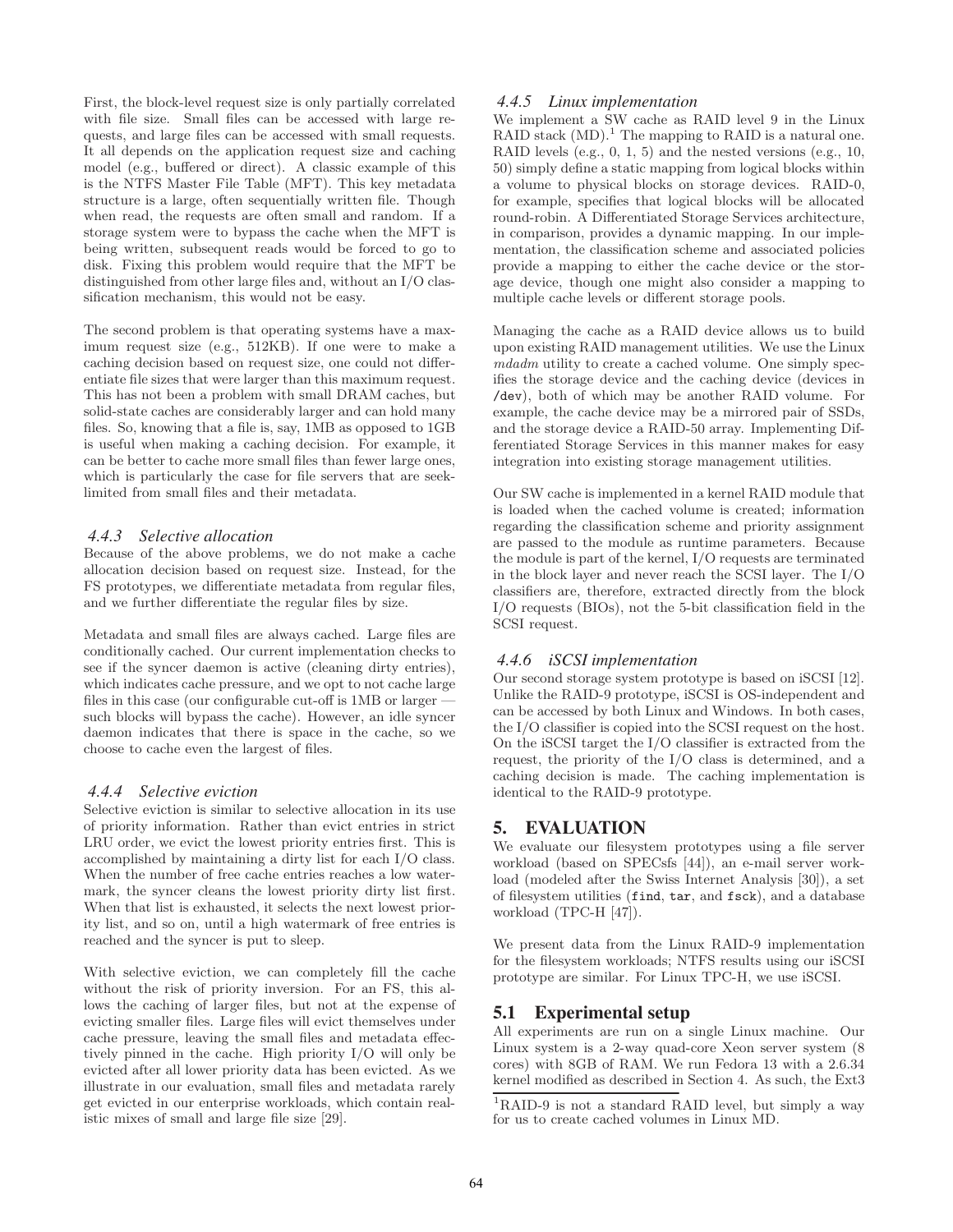| File size | File server | E-mail server |
|-----------|-------------|---------------|
| 1K        | 17%         |               |
| 2K        | 16\%        | 24\%          |
| 4K        | 16%         | 26%           |
| 8K        | $7\%$       | 18%           |
| 16K       | 7%          | 12%           |
| 32K       | $9\%$       | $6\%$         |
| 64K       | 7%          | $5\%$         |
| 128K      | $5\%$       | $3\%$         |
| 256K      | $5\%$       | 2%            |
| 512K      | $4\%$       | $2\%$         |
| 1 M       | $3\%$       | $1\%$         |
| 2M        | $2\%$       | $0\%$         |
| 8M        | $1\%$       | $0\%$         |
| 10M       | $0\%$       | $1\%$         |
| 32M       | $1\%$       | $0\%$         |

**Table 8: File size distributions.**

filesystem is modified to classify all I/O, the block layer copies the classification into the Linux BIO, and the BIO is consumed by our cache prototype (a kernel module running in the Linux RAID (MD) stack).

Our storage device is a 5-disk LSI RAID-1E array. Atop this base device we configure a cache as described in Section 4.4.5, or 4.4.6 (for TPC-H); an Intel $\mathbb{R}$ 32GB X25-E SSD is used as the cache. For each of our tests, we configure a cache that is a fraction of the used disk capacity (10-30%).

# **5.2 Workloads**

Our file server workload is based on SPECsfs2008 [44]; the file size distributions are shown in Table 8 (File server). The setup phase creates 262,144 files in 8,738 directories (SFS specifies 30 files per directory). The benchmark performs 262,144 transactions against this file pool, where a transaction is reading an existing file or creating a new file. The read/write ratio is 2:1. The total capacity used by this test is 184GB, and we configure an 18GB cache (10% of the file pool size). We preserve the file pool at the end of the file transactions and run a set of filesystem utilities. Specifically, we search for a non-existent file (find), archive the filesystem (tar), and then check the filesystem for errors (fsck).

Our e-mail server workload is based on a study of e-mail server file sizes [30]. We use a request size of 4KB and a read/write ratio of 2:1. The setup phase creates 1 million files in 1,000 directories. We then perform 1 million transactions (reading or creating an e-mail) against this file pool. The file size distribution for this workload is shown in Table 8 (E-mail server). The total disk capacity used by this test is 204GB, and we configure a 20GB cache.

Finally, we run the TPC-H decision support workload [47] atop our modified PostgreSQL [33] database (Section 4.3). Each PostgreSQL file is opened with the flag O\_CLASSIFIED, thereby enabling user-level classification and disabling file size classification from Ext3. We build a database with a scale factor of 8, resulting in an on-disk footprint of 29GB, and we run the  $I/O$  intensive queries  $(2, 17, 18, \text{ and } 19)$ back-to-back. We compare 8GB LRU and LRU-S caches.

### **5.3 Test methodology**

We use an in-house, file-based workload generator for the file and e-mail server workloads. As input, the generator takes a file size distribution, a request size distribution, a read/write ratio, and the number of subdirectories.

For each workload, our generator creates the specified number of subdirectories and, within these subdirectories, creates files using the specified file and write request size distribution. After the pool is created, transactions are performed against the pool, using these same file and request size distributions. We record the number of files written/read per second and, for each file size, the 95th percentile (worst case) latency, or the time to write or read the entire file.

We compare the performance of three storage configurations: no SSD cache, an LRU cache, and an enhanced LRU cache (LRU-S) that uses selective allocation and selective eviction. For the cached tests, we also record the contents of the cache on a class-by-class basis, the read hit rate, and the eviction overhead (percentage of transferred blocks related to cleaning the cache). These three metrics are performance indicators used to explain the performance differences between LRU and LRU-S. Elapsed time is used as the performance metric in all tests.

# **5.4 File server**

Figure 2a shows the contents of the LRU cache at completion of the benchmark (left bar), the percentage of blocks written (middle bar), and the percentage of blocks read (right bar). The cache bar does not exactly add to 100% due to round-off.<sup>2</sup> Although the cache activity (and contents) will naturally differ across applications, these results are representative for a given benchmark across a range of different cache sizes.

As shown in the figure, the LRU breakdown is similar to the blocks written and read. Most of the blocks belong to large files — a tautology given the file sizes in SPECsfs2008 (most files are small, but most of the data is in large files). Looking again at the leftmost bar, one sees that nearly the entire cache is filled with blocks from large files. The smallest sliver of the graph (bottommost layer of cache bar) represents files up to 64KB in size. Smaller files and metadata consume less than 1% and cannot be seen.

Figure 2b shows the breakdown of the LRU-S cache. The write and read breakdown are identical to Figure 2a, as we are running the same benchmark, but we see a different outcome in terms of cache utilization. Over 40% of the cache is consumed by files 64KB and smaller, and metadata (bottommost layer) is now visible. Unlike LRU eviction alone, selective allocation and selective eviction limit the cache utilization of large files. As utilization increases, large-file blocks are the first to be evicted, thereby preserving small files and metadata.

Figure 3a compares read hit rates. With a 10% cache, the read hit rate is approximately 10%. Given the uniformly random distribution of the SPECsfs2008 workload, this result is expected. However, although the read hit rates are

<sup>&</sup>lt;sup>2</sup>Some of the classes consume less than  $1\%$  and round to 0.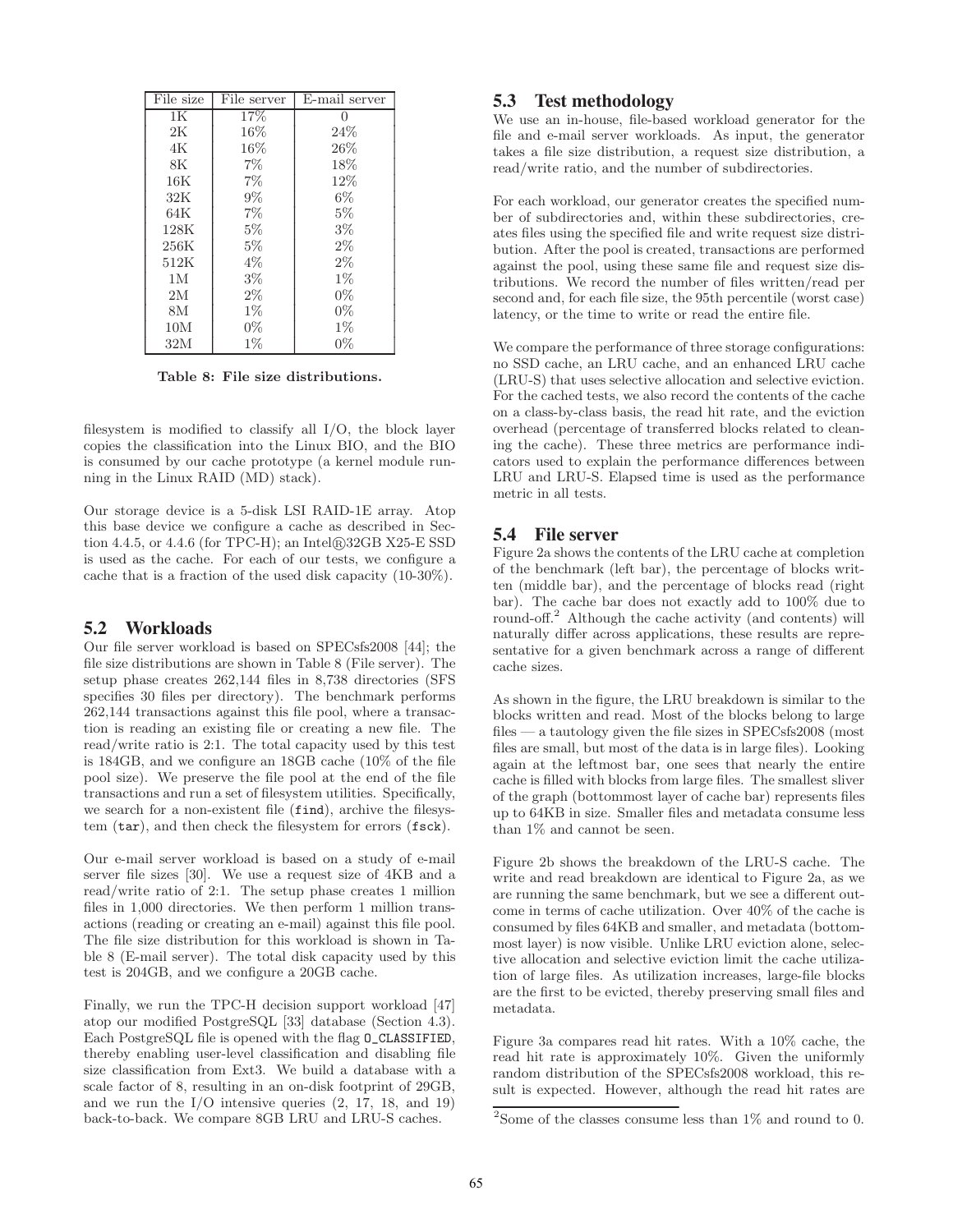

**Figure 2: SFS results. Cache contents and breakdown of blocks written/read.**



**Figure 3: SFS performance indicators**

identical, the miss penalties are not. In the case of LRU, most of the hits are to large files. In the case of LRU-S, the hits are to small files and metadata. Given the random seeks associated with small file and metadata, it is better to miss on large sequential files.

Figure 3b compares the overhead of the syncer daemon, where overhead is the percentage of transferred blocks due to cache evictions. When a cache entry is evicted, the syncer must read blocks from the cache device and write them back to the disk device — and this  $I/O$  can interfere with application I/O. Selective allocation can reduce the job of the syncer daemon by fencing off large files when there is cache pressure. As a result, we see the percentage of I/O related to evictions drop by more than a factor or 3. This can translate into more available performance for the application workload.

Finally, Figure 3c shows the actual performance of the benchmark. We compare the performance of no cache, an LRU cache, and LRU-S. Performance is measured in running time, so smaller is better. As can be seen in the graph, an LRU cache is only slightly better than no cache at all, and an LRU-S cache is 80% faster than LRU. In terms of running time, the no-cache run completes in 135 minutes, LRU in minutes 124, and LRU-S in 69 minutes.

The large performance difference can also be measured by the improvement in file latencies. Figures 4a and 4b compare the 95th percentile latency of write and read operations, where latency is the time to write or read an entire file. The x-axis represents the file sizes (as per SPECsfs2008) and the y-axis represents the reduction in latency relative to no



**Figure 4: SFS file latencies**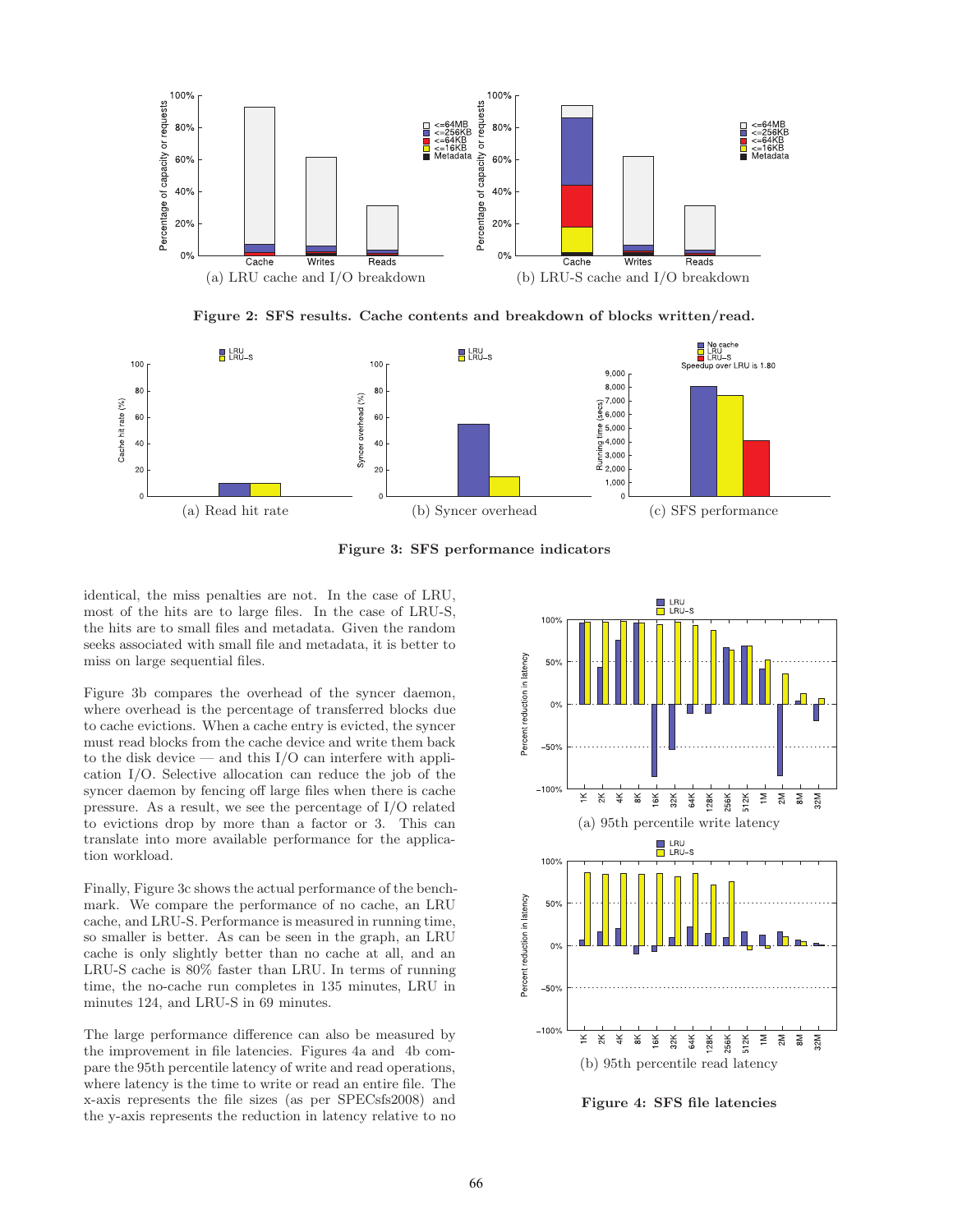cache at all. Although LRU and LRU-S reduce write latency equally for many of the file sizes (e.g., 1KB, 8KB, 256KB, and 512KB), LRU suffers from outliers that account for the increase in 95th percentile latency. The bars that extend below the x-axis indicate that LRU increased write latency relative to no cache, due to cache thrash. And the read latencies show even more improvement with LRU-S. Files 256KB and smaller have latency reductions greater than 50%, compared to the improvements in LRU which are much more modest. Recall, with a 10% cache, only 10% of the working set can be cached. Whereas LRU-S uses this 10% to cache small files and metadata, standard LRU wastes the cache on large, sequentially-accessed files. Stated differently, the cache space we save by evicting large files allows for many more small files to be cached.

### **5.5 E-mail server**

The results from the e-mail server workload are similar to the file server. The read cache hit rate for both LRU and LRU-S is 11%. Again, because the files are accessed with a uniformly random distribution, the hit rate is correlated with the size of the working set that is cached. The miss penalties are again quite different. LRU-S reduces the read latency considerably. In this case, files 32KB and smaller see a large read latency reduction. For example, the read latency for 2KB e-mails is 85ms, LRU reduces this to 21ms, and LRU-S reduces this to 4ms (a reduction of 81% relative to LRU).

As a result of the reduced miss penalty and lower eviction overhead (reduced from 54% to 25%), the e-mail server workload is twice as fast when running with LRU-S. Without any cache, the test completes the 1 million transactions in 341 minutes, LRU completes in 262 minutes, and LRU-S completes in 131 minutes.

Like the file server, an e-mail server is often throughput limited. By giving preference to metadata and small e-mails, significant performance improvements can be realized. This benchmark also demonstrates the flexibility of our FS classification approach. That is, our file size classification is sufficient to handle both file and e-mail server workloads, which have very different file size distributions.

# **5.6 FS utilities**

The FS utilities further demonstrate the advantages of selective caching. Following the file server workload, we search the filesystem for a non-existent file (find, a 100% readonly metadata workload), create a tape archive of an SFS subdirectory (tar), and check the filesystem (fsck).

For the find operation, the LRU configuration sees an 80% read hit rate, compared to 100% for LRU-S. As a result, LRU completes the find in 48 seconds, and LRU-S in 13 (a 3.7x speedup). For tar, LRU has a 5% read hit rate, compared to 10% for LRU-S. Moreover, nearly 50% of the total I/O for LRU is related to syncer daemon activity, as LRU write-caches the tar file, causing evictions of the existing cache entries and leading to cache thrash. In contrast, the LRU-S fencing algorithm directs the tar file to disk. As as result, LRU-S completes the archive creation in 598 seconds, compared to LRU's 850 seconds (a 42% speedup).

Finally, LRU completes fsck in 562 seconds, compared to 94 seconds for LRU-S (a 6x speedup). Unlike LRU, LRU-S retains filesystem metadata in the cache, throughout all of the tests, resulting in a much faster consistency check of the filesystem.

# **5.7 TPC-H**

As one example of how our proof-of-concept DB can prioritize I/O, we give highest priority to filesystem metadata, user tables, log files, and temporary tables; all of these classes are managed as a single class (they share an LRU list). Index files are given lowest priority. Unused indexes can consume a considerable amount of cache space and, in these tests, are served from disk sufficiently fast. We discovered this when we first began analyzing the DB I/O requests in our storage system. That is, the classified I/O both identifies the opportunity for cache optimization, and it provides a means by which the optimization can be realized.

Figure 5 compares the cache contents of LRU and LRU-S. For the LRU test, most of the cache is consumed by index files; user tables and temporary tables consume the remainder. Because index files are created after the DB is created, it is understandable why they consume such a large portion of the cache. In contrast, LRU-S fences off the index files, leaving more cache space for user tables, which are often accessed randomly.

The end result is an improved cache hit rate (Figure 6a), slightly less cache cleaning overhead (Figure 6b), and a 20% improvement in query time (Figure 6c). The non-cached run completes all 4 queries in 680 seconds, LRU in 463 seconds, and LRU-S in 386 seconds. Also, unlike the file and e-mail server runs, we see more variance in TPC-H running time when not using LRU-S. This applies to both the non-cached run and the LRU run. Because of this, we average over three runs and include error bars. As seen in Figure 6c, LRU-S not only runs faster, but it also reduces performance outliers.

# **6. RELATED WORK**

File and storage system QoS is a heavily researched area. Previous work focuses on QoS guarantees for disk I/O [54], QoS guarantees for filesystems [4], configuring storage systems to meet performance goals [55], allocating storage bandwidth to application classes [46], and mapping administratorspecified goals to appropriate storage system designs [48]. In contrast, we approach the QoS problem with I/O classification, which benefits from a coordinated effort between the computer system and the storage system.

More recently, providing performance differentiation (or isolation) has been an active area of research due to the increasing level in which storage systems are being shared within a data center. Such techniques manage I/O scheduling to achieve fairness within a shared storage system [17, 50, 53]. The work presented in this paper provides a finer granularity of control (classes) for such systems.

Regarding caching, numerous works focus on flash and its integration into storage systems as a conventional cache [20, 23, 24]. However, because enterprise workloads often exhibit such poor locality of reference, it can be difficult to make conventional caches cost-effective [31]. In contrast, we show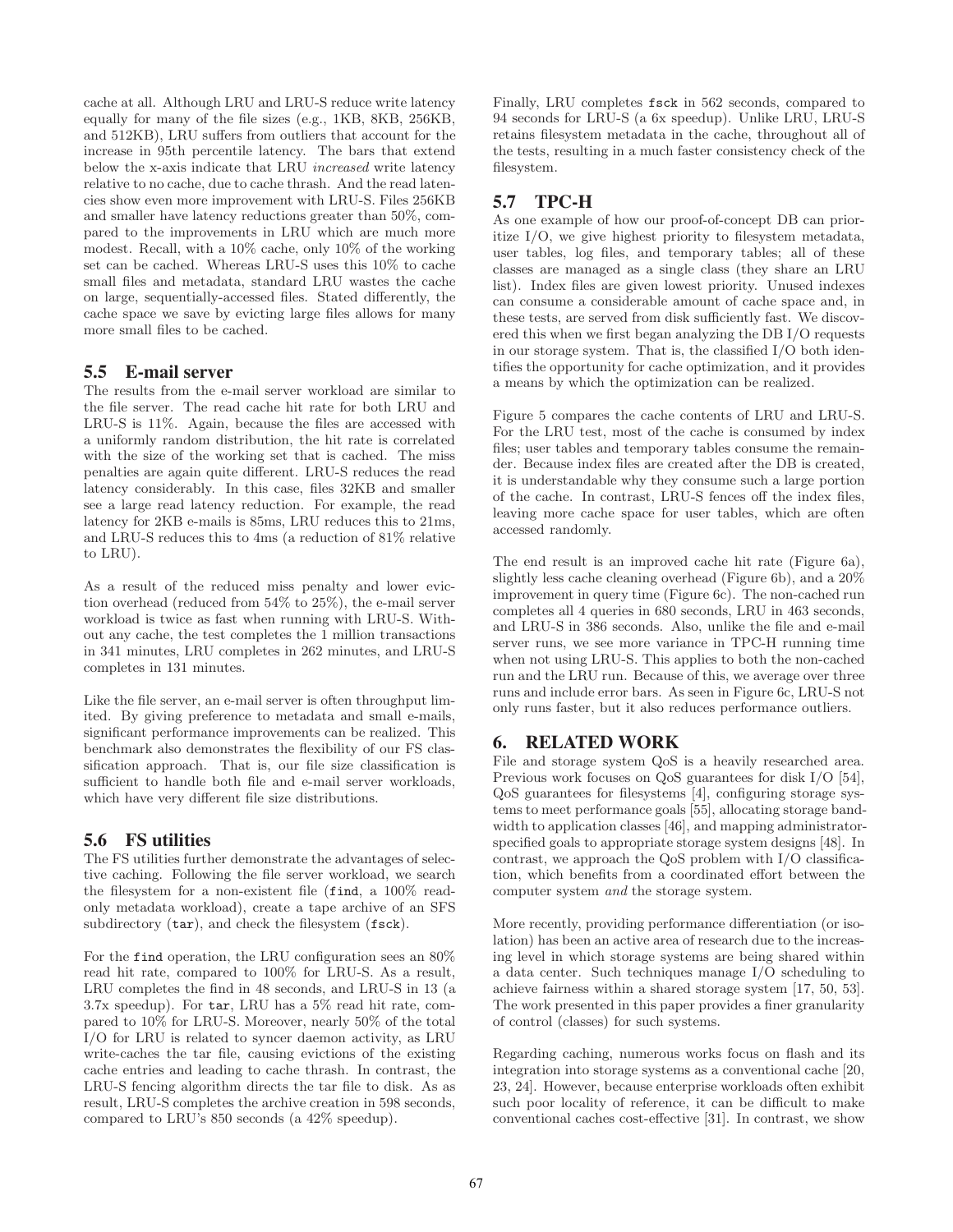

**Figure 5: TPC-H results. Cache contents and breakdown of blocks written/read.**



**Figure 6: TPC-H performance indicators**

that selective caching, even when applied to the simplest of caching algorithms (LRU) can be cost effective. Though we introduce selective caching in the context of LRU [39], any of the more advanced caching algorithms could be used, such as LRU-K [32], CLOCK-Pro [13], 2Q [15], ARC [25], LIRS [14], FBR [35], MQ [59], and LRFU [19].

Our block-level selective caching approach is similar to FSlevel approaches, such as Conquest [51] and zFS [36], where faster storage pools are reserved for metadata and small files. And there are other block-level caching approaches with similar goals, but different approaches. In particular, Hystor [6] uses data migration to move metadata and other latency sensitive blocks into faster storage, and Karma [57] relies on a priori hints on database block access patterns to improve multi-level caching.

The characteristics of flash [7] make it attractive as a medium for persistent transactions [34], or to host flash-based filesystems [16]. Other forms of byte-addressable non-volatile memory introduce additional filesystem opportunities [8].

Data migration [1, 2, 5, 6, 18, 21, 56], in general, is a complement to the work presented in this article. However, migration can be expensive [22], so it is best to allocate storage from the appropriate storage during file creation, whenever possible. Many files have well-known patterns of access, making such allocation possible [26].

And we are not the first to exploit semantic knowledge in the storage system. Most notably, semantically-smart disks [43] and type-safe disks [40, 58] explore how knowledge of ondisk data structures can be used to improve performance, reliability, and security. But we differ, quite fundamentally, in that we send higher-level semantic information with each I/O request, rather than detailed block information (e.g., inode structure) through explicit management commands. Further, unlike this previous work, we do not offload block management to the storage system.

# **7. CONCLUSION**

The inexpressive block interface limits I/O optimization, and it does so in two ways. First, computer systems are having difficulty optimizing around complex storage system internals. RAID, caching, and non-volatile memory are good examples. Second, storage systems, due to a lack of semantic information, experience equal difficulty when trying to optimize I/O requests.

Yet, an entire computer industry has been built around blocks, so major changes to this interface are, today, not practical. Differentiated Storage Services addresses this problem with I/O classification. By adding a small classifier to the block interface, we can associate QoS policies with I/O classes, thereby allowing computer systems and storage system to agree on shared, block-level policies. This will enable continued innovation on both sides of the block interface.

Our filesystem prototypes show significant performance improvements when applied to storage system caching, and our database proof-of-concept suggests similar improvements.

We are extending our work to other realms such as reliability and security. Over time, as applications come to expect differentiated service from their storage systems, additional usage models are likely to evolve.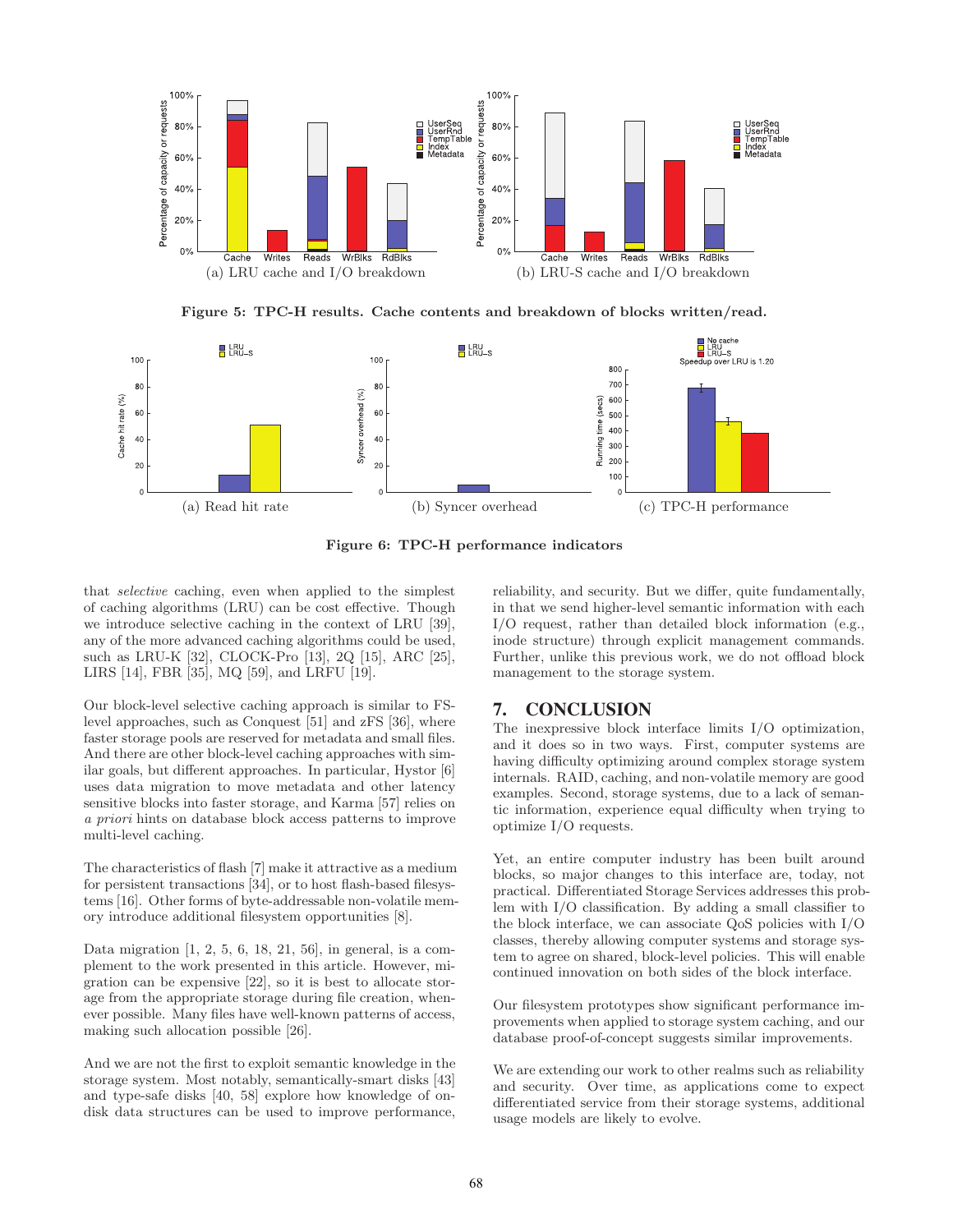#### **Acknowledgments**

We thank our Intel colleagues who helped contribute to the work presented in this paper, including Terry Yoshii, Mathew Eszenyi, Pat Stolt, Scott Burridge, Thomas Barnes, and Scott Hahn. We also thank Margo Seltzer for her very useful feedback.

### **8. REFERENCES**

- [1] M. Abd-El-Malek, W. V. C. II, C. Cranor, G. R. Ganger, J. Hendricks, A. J. Klosterman, M. Mesnier, M. Prasad, B. Salmon, R. R. Sambasivan, S. Sinnamohideen, J. D. Strunk, E. Thereska, M. Wachs, and J. J. Wylie. Ursa Minor: versatile cluster-based storage. In Proceedings of the 4th USENIX Conference on File and Storage Technologies, San Francisco, CA, December 2005. The USENIX Association.
- [2] A. C. Arpaci-Dusseau and R. H. Arpaci-Dusseau. Information and Control in Gray-Box Systems. In Proceedings of the 18nd ACM Symposium on Operating Systems Principles (SOSP 01), Chateau Lake Louise, Banff, Canada, October 2001.
- [3] S. N. I. Association. A Dictionary of Storage Networking Terminology. http://www.snia.org/education/dictionary.
- [4] P. R. Barham. A Fresh Approach to File System Quality of Service. In Proceedings of the IEEE 7th International Workshop on Network and Operating System Support for Digital Audio and Video (NOSSDAV 97), St. Louis, MO, May 1997.
- [5] M. Bhadkamkar, J. Guerra, L. Useche, S. Burnett, J. Liptak, R. Rangaswami, and V. Hristidis. BORG: Block-reORGanization for Self-optimizing Storage Systems. In Proceedings of the 7th USENIX Conference on File and Storage Technologies (FAST 09), San Francisco, CA, February 2009. The USENIX Association.
- [6] F. Chen, D. Koufaty, and X. Zhang. Hystor: Making the best use of solid state drives in high performance storage systems. In Proceedings of the 25th ACM International Conference on Supercomputing (ICS 2011), Tucson, AZ, May 31 - June 4 2011.
- [7] F. Chen, D. A. Koufaty, and X. Zhang. Understanding Intrinsic Characteristics and System Implications of Flash Memory based Solid State Drives. In Proceedings of the International Conference on Measurement and Modeling of Computer Systems (SIGMETRICS 2009), Seattle, WA, June 2009. ACM Press.
- [8] J. Condit, E. B. Nightingale, C. Frost, E. Ipek, D. Burger, B. C. Lee, and D. Coetzee. Better I/O Through Byte-Addressable, Persistent Memory. In Proceedings of the 22nd ACM Symposium on Operating Systems Principles (SOSP 09), Big Sky, MT, October 2009.
- [9] X. Ding, S. Jiang, F. Chen, K. Davis, and X. Zhang. DiskSeen: Exploiting Disk Layout and Access History to Enhance I/O Prefetch. In Proceedings of the 2007 USENIX Annual Technical Conference, Santa Clara, CA, June 2007. The USENIX Association.
- [10] W. Effelsberg and T. Haerder. Principles of database buffer management. ACM Transactions on Database Systems (TODS), 9(4):560–595, December 1984.
- [11] H. Huang, A. Hung, and K. G. Shin. FS2: Dynamic Data Replication in Free Disk Space for Improving Disk Performance and Energy Consumption. In Proceedings of 20th ACM Symposium on Operating System Principles, pages 263–276, Brighton, UK, October 2005. ACM Press.
- [12] Intel Corporation. Open Storage Toolkit. http://www.sourceforge.net/projects/intel-iscsi.
- [13] S. Jiang, F. Chen, and X. Zhang. CLOCK-Pro: An Effective Improvement of the CLOCK Replacement. In Proceedings of the 2005 USENIX Annual Technical Conference (USENIX ATC 2005), Anaheim, CA, April 10-15 2005. The USENIX Association.
- [14] S. Jiang and X. Zhang. LIRS: An Efficient Low

Inter-reference Recency Set Replacement Policy to Improve Buffer Cache Performance. In Proceedings of the International Conference on Measurement and Modeling of Computer Systems (SIGMETRICS 2002), Marina Del Rey, CA, June 15-19 2002. ACM Press.

- [15] T. Johnson and D. Shasha. 2Q: A Low Overhead High Performance Buffer Management Replacement Algorithm. In Proceedings of the 20th International Conference on Very Large Data Bases (VLDB'94), Santiago Chile, Chile, September 12-15 1994. Morgan Kaufmann.
- [16] W. K. Josephson, L. A. Bongo, D. Flynn, and K. Li. DFS: A File System for Virtualized Flash Storage. In Proceedings of the 8th USENIX Conference on File and Storage Technologies (FAST 10), San Jose, CA, February 2010. The USENIX Association.
- [17] M. Karlsson, C. Karamanolis, and X. Zhu. Triage: performance differentiation for storage systems using adaptive control. ACM Transactions on Storage, 1(4):457–480, November 2006.
- [18] S. Khuller, Y.-A. Kim, and Y.-C. J. Wan. Algorithms for data migration with cloning. In Proceedings of the 22nd ACM SIGMOD-SIGACT-SIGART Symposium on Principles of Database Systems, San Diego, CA, June 2003. ACM Press.
- [19] D. Lee, J. Choi, J. Kim, S. H. Noh, S. L. Min, Y. Cho, and C. S. Kim. LRFU: A Spectrum of Policies that Subsumes the Least Recently Used and Least Frequently Used Policies. IEEE Transactions on Computers, 50(12):1352–1361, December 2001.
- [20] A. Leventhal. Flash storage memory. In Communications of the  $ACM$ , volume  $51(7)$ , pages  $47-51$ , July 2008.
- [21] C. Lu, G. A. Alvarez, and J. Wilkes. Aqueduct: online data migration with performance guarantees. In Proceedings of the 1st USENIX Conference on File and Storage Technologies (FAST 02), Monterey, CA, January 2002. The USENIX Association.
- [22] P. Macko, M. Seltzer, and K. A. Smith. Tracking Back References in a Write-Anywhere File System. In Proceedings of the 8th USENIX Conference on File and Storage Technologies (FAST 10), San Jose, CA, February 2010. The USENIX Association.
- [23] B. Marsh, F. Douglis, and P. Krishnan. Flash memory file caching for mobile computers. In Proceedings of the 27th Hawaii Conference on Systems Science, Wailea, HI, Jan 1994.
- [24] J. Matthews, S. Trika, D. Hensgen, R. Coulson, and K. Grimsrud. Intel Turbo Memory: Nonvolatile disk caches in the storage hierarchy of mainstream computer systems. In ACM Transactions on Storage (TOS), volume 4, May 2008.
- [25] N. Megiddo and D. S. Modha. Outperforming LRU with an Adaptive Replacement Cache Algorithm. IEEE Computer Magazine, 37(4):58–65, April 2004.
- [26] M. Mesnier, E. Thereska, G. Ganger, D. Ellard, and M. Seltzer. File classification in self-\* storage systems. In Proceedings of the 1st International Conference on Autonomic Computing (ICAC-04), New York, NY, May 2004. IEEE Computer Society.
- [27] M. Mesnier, M. Wachs, R. R. Sambasivan, A. Zheng, and G. R. Ganger. Modeling the relative fitness of storage. In Proceedings of the International Conference on Measurement and Modeling of Computer Systems (SIGMETRICS 2007), San Diego, CA, June 2007. ACM Press.
- [28] M. P. Mesnier, G. R. Ganger, and E. Riedel. Object-based Storage. IEEE Communications, 44(8):84–90, August 2003.
- [29] D. T. Meyer and W. J. Bolosky. A Study of Practical Deduplication. In Proceedings of the 9th USENIX Conference on File and Storage Technologies (FAST 11), San Jose, CA, Feb 15-17 2011. The USENIX Association.
- [30] O. Muller and D. Graf. Swiss Internet Analysis 2002. http://swiss-internet-analysis.org.